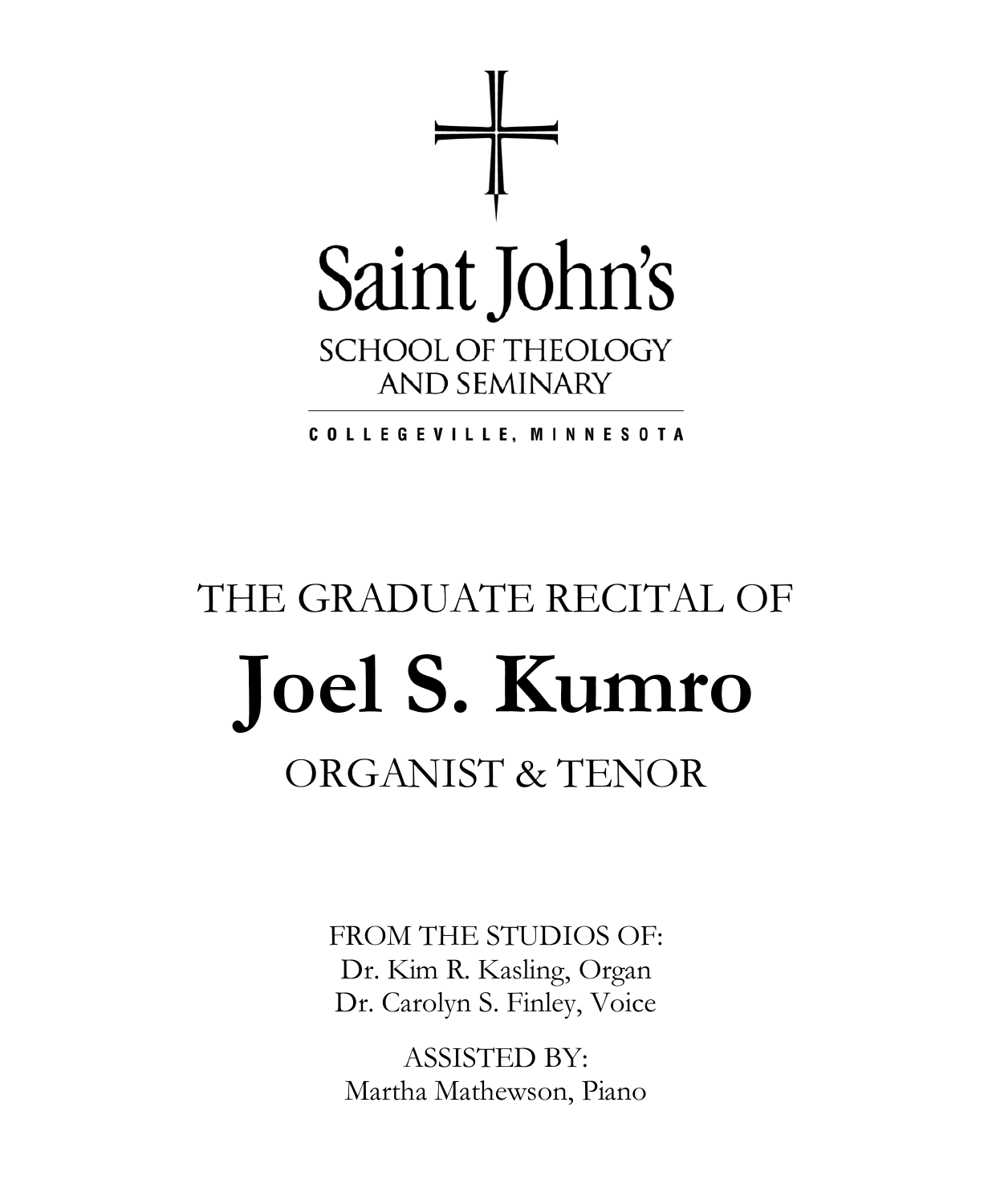FEATURING: The Noack Organ Co. Opus 104, 1985 2 manuals, 27 stops, 33 ranks

Saturday, May 7, 2016, 7:30pm Sacred Heart Chapel Saint Benedict's Monastery, St. Joseph MN

This program partially fulfills the requirements for the Master of Arts in Liturgical Music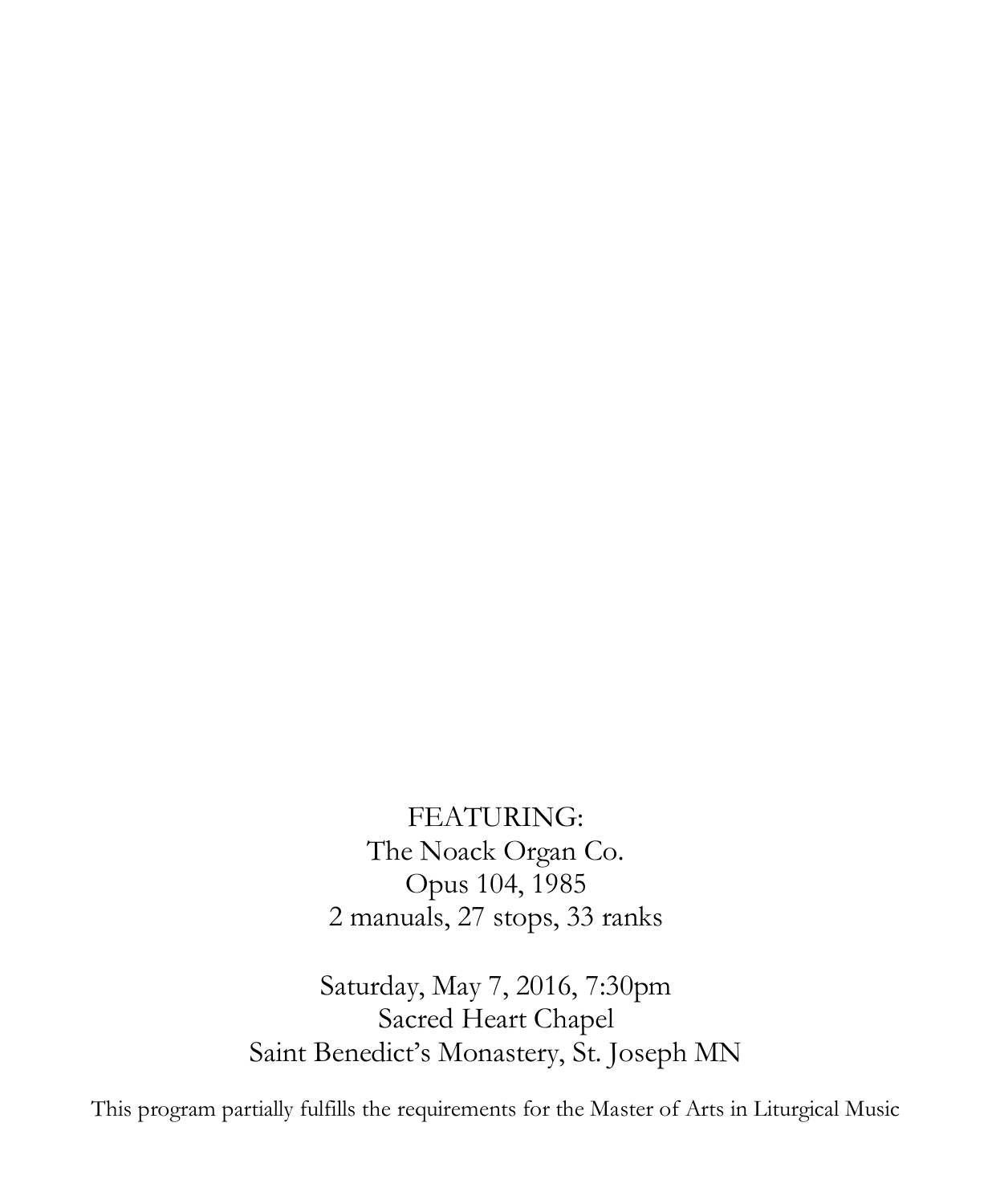## PROGRAM

| <b>Fanfare for Organ</b>                                                                                                         |                                                                                                  | Richard Proulx (1937-2010)                                            |
|----------------------------------------------------------------------------------------------------------------------------------|--------------------------------------------------------------------------------------------------|-----------------------------------------------------------------------|
| Pange Lingua                                                                                                                     | en taille à 4<br>$\mathbf{L}$<br>Fugue à 5<br>II.<br>Récit du chant de l'Hymne précédent<br>III. | Nicolas DeGrigny (1672-1703)                                          |
| Ι.<br>V.                                                                                                                         | Chorale<br>Andante sostenuto<br>II.<br>Allegro molto<br>III.<br>IV.<br>Fuga<br>Finale: Andante   | Organ Sonata, Op. 65, No. 6, in D Minor Felix Mendelssohn (1809-1847) |
| Benedictus, Op. 59, No. 9                                                                                                        |                                                                                                  | Max Reger (1873-1916)                                                 |
| Prelude sur l'introit de l'Epiphanie, Op. 13                                                                                     |                                                                                                  | Maurice Duruflé (1902-1986)                                           |
| Brief intermission.                                                                                                              |                                                                                                  |                                                                       |
| Vouchsafe, O Lord,<br>George Frideric Handel (1685-1759)<br>from Dettingen Te Deum (HWV 283)<br><b>Total Eclipse from Samson</b> |                                                                                                  |                                                                       |
| Aus den hebräischen Gesängen,<br>from Myrthen, Op. 25, No. 15                                                                    |                                                                                                  | Robert Schumann (1810-1856)                                           |
| <b>En Priere</b>                                                                                                                 |                                                                                                  | Gabriel Fauré (1845-1924)                                             |
| La Procession                                                                                                                    |                                                                                                  | César Franck (1822-1890)                                              |
| Prelude and Fugue in E-Flat (BWV 552)                                                                                            |                                                                                                  | J.S. Bach $(1685-1750)$                                               |
| Following the recital, all are invited to a reception in the Gathering Place.                                                    |                                                                                                  |                                                                       |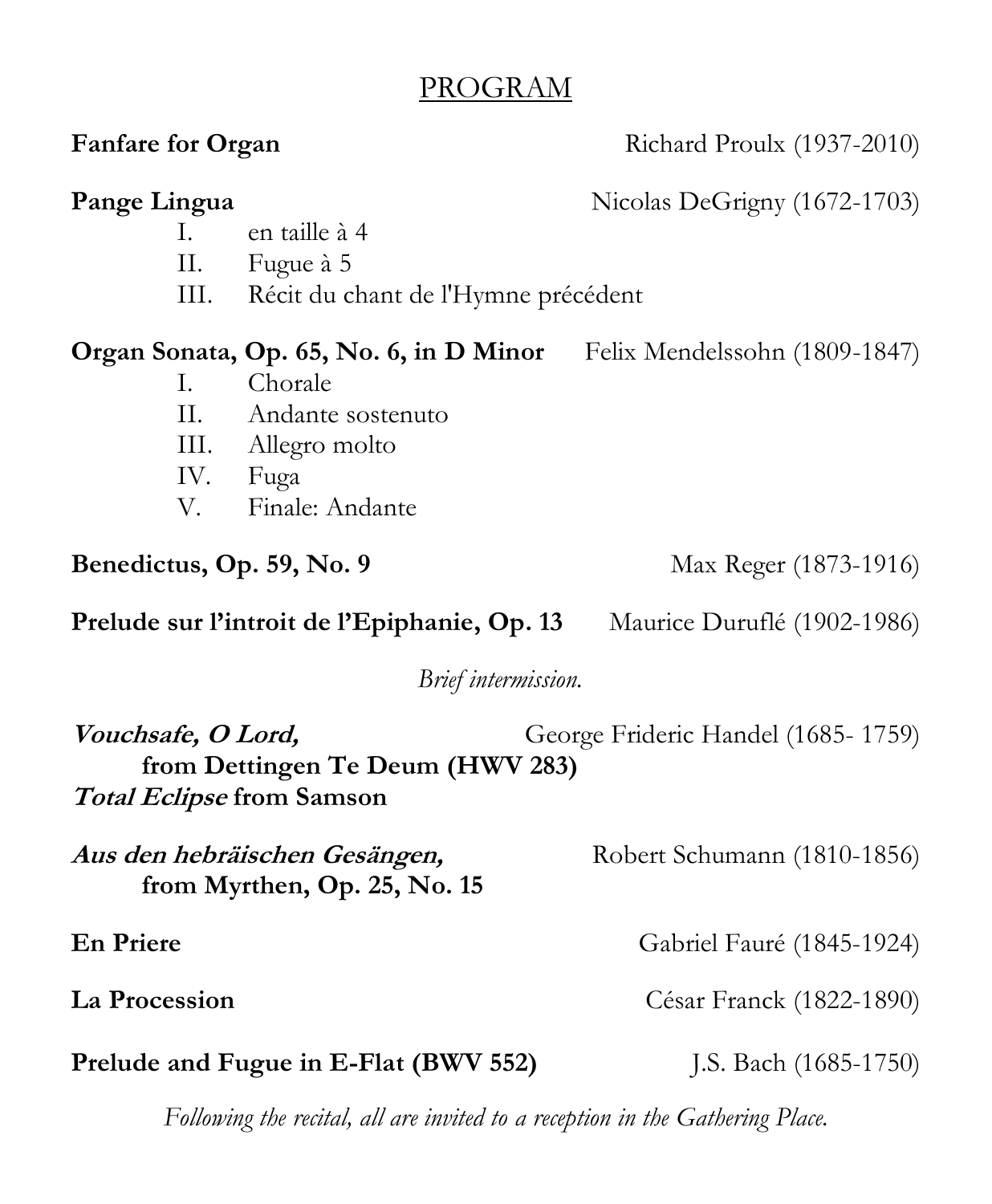#### **NOTES**

**Richard Proulx (1937-2010)** was a conductor, organist, and prolific composer and arranger of contemporary liturgical and sacred music. His career spanned over fifty years, beginning in the mid-1960s, giving him international recognition. He studied music at Saint John's in his youth, later returning to teach graduate courses in hymnody and composition. Saint John's is now home to The Richard Proulx Collection, featuring original manuscripts, published works, correspondence, and his personal reference collection. Proulx's *Fanfare for Organ* is a fun and energetic piece, featuring interesting harmonies and lively rhythms. The trumpet stop is featured prominently in dialogue with a plenum. Overall, the piece is effective, and even humorous.

**Nicolas DeGrigny (1672-1703)** was a French organist and composer from Reims, France, born into a family of musicians. Alongside Francois Couperin, DeGrigny's organ works represent the apex of the French Baroque organ tradition. Very little is known about DeGrigny's short life. For two years, he was the organist at the abbey church of Saint Denis in Paris. He later became the organist of Notre Dame de Reims, where he composed his only remaining organ work, the *Livre d'Orgue* in 1699. His singular organ book quickly attained acclaim, and was copied in its entirety by J.S. Bach in 1713. DeGrigny's organ book includes sets of versets for five hymns. In this case, these stunning versets are based on the Eucharistic chant *Pange Lingua*. Often times, these versets were sung in alternation with the choir. The first movement features a prominent French overture in the manuals, while the chant melody is played slowly on the Trompette stop in the pedal. The second movement is a fugue for the Cromorne and Cornet stops. Of special interest in this movement is the pedal line, which is unusually complex for the compositions and instruments of this era. The piece finishes with a serenely beautiful solo for the Cornet stop on the Récit division, accompanied by soft foundation stops. The rich texture and ornamentation of this piece communicate a strong sense of prayerfulness, appropriate for the mystery that is the Eucharist.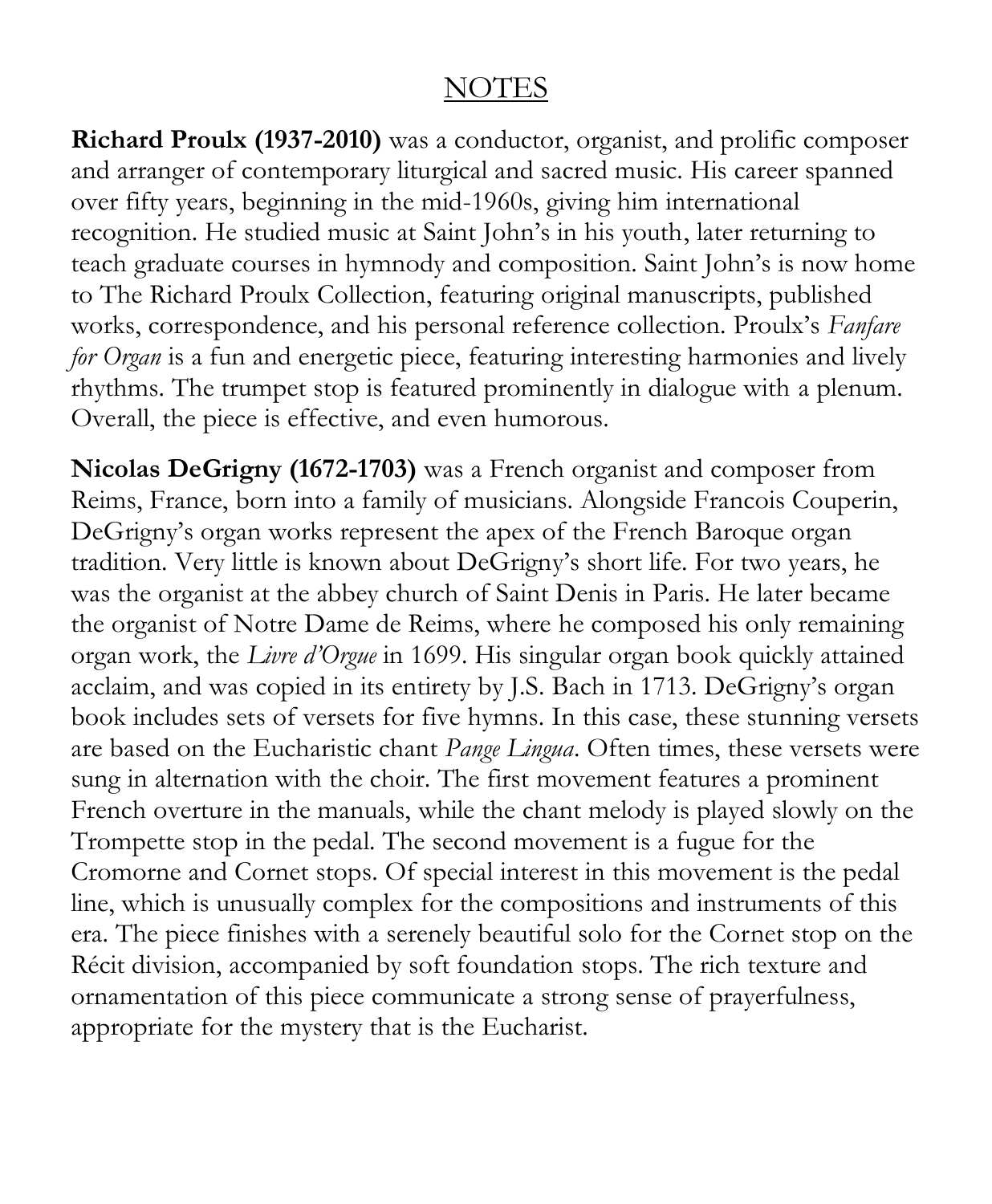**Felix Mendelssohn (1809-1847)** was a German composer, raised in a prominent Jewish family that converted to Protestantism. As a child, Mendelssohn was considered to be a musical prodigy, but his parents were cautious and did not encourage him as a musician. His early success was in Germany, where he played a major role in reviving interest in the music of J.S. Bach. His music largely followed Classical models and compositional practices, while initiating key aspects of Romanticism, a foreshadowing of the generation to come. Mendelssohn wrote symphonies, concertos, oratorios, chamber music, and works for piano and organ. Mendelssohn's organ sonatas were composed over the span of nine months in 1844-1845. Although they are called "sonatas," they lack cohesive elements typical of the style. Composed in two days, Sonata No. 6 is considered the most liturgical, profound, and significant of the Sonatas. It begins with the Chorale *Vater unser im Himmelreich*  (the German chorale setting of the Our Father prayer,) and is followed by four variations on the chorale melody, with the final variation erupting into a ferocious toccata. The piece continues with a fugue that is less similar melodically to the chorale and variations that precede it, yet still related to the chorale, and written in a very vocal style. The subdued and charming andante that finishes this sonata also completes Mendelssohn's entire collection of organ sonatas.

**Max Reger (1873-1916)** was a German composer, conductor, pianist, and organist, whose music represents the riches of the German Romantic era. Despite his large output of music, Reger is often overlooked as a composer, as he did not write in the large-scale genres of symphony or opera common of the time. His musical style combines a chromatic harmonic language that established him as both a successor to late 19th-century Romanticism and a forerunner of early 20th-century modernism. Although the organ played a major role in Reger's early education, there is some evidence to suggest that in his later years, he failed to maintain his technique as a performer. Therefore, his most demanding and ambitious works for organ were composed after he was no longer capable of playing them himself. *Benedictus* (Latin for "blessed") comes from Reger's Op. 59, a collection of twelve pieces for the organ. It is a deeply religious piece. It begins on the softest stops of the organ as the sound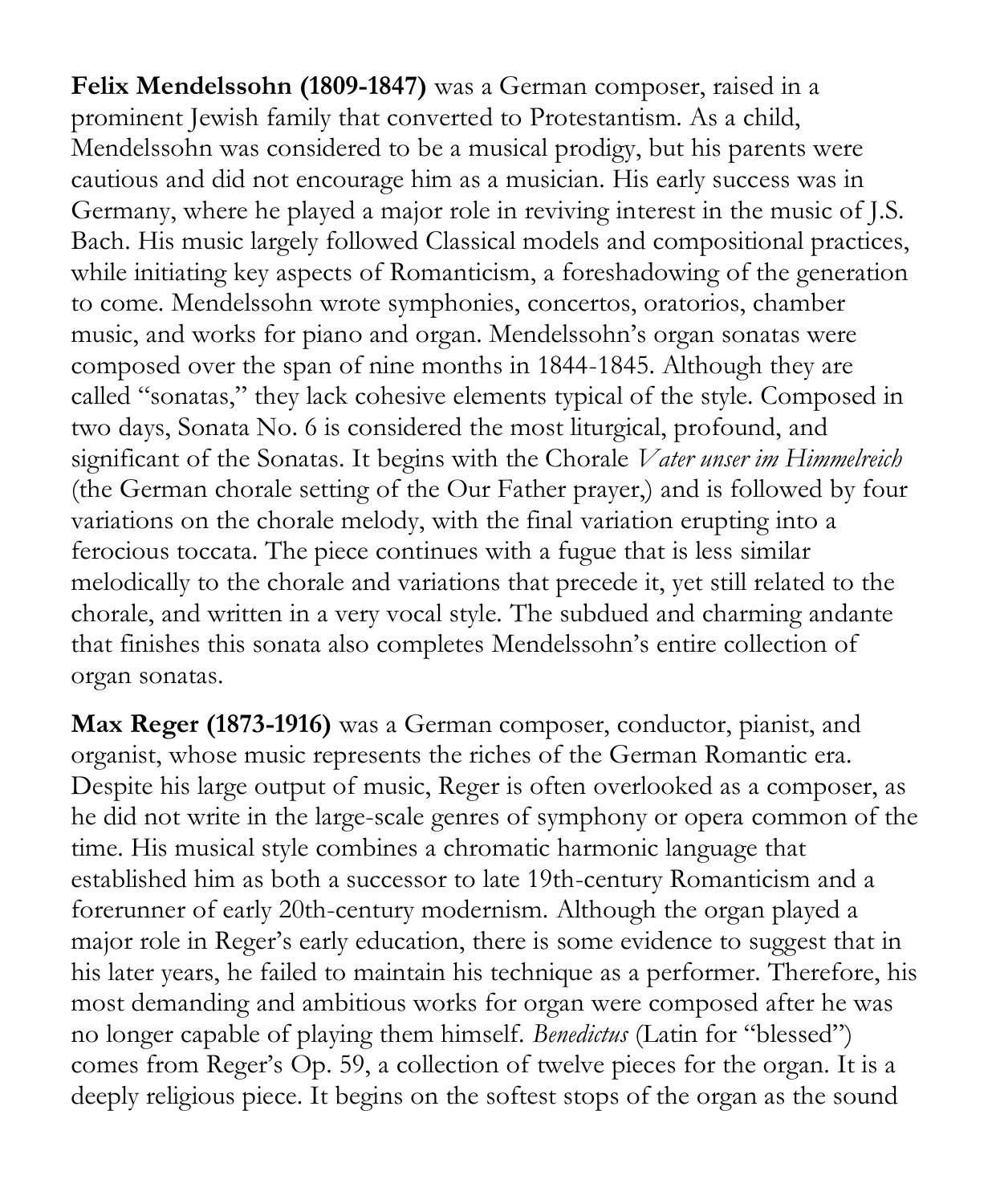rolls gently through the church. After the initial section, Reger develops a short fugue that builds to a joyful forte, before quickly coming back down to softer stops and finishing with recapitulation of the material opening material.

**Maurice Duruflé (1902-1986)** was a French composer and organist. He was a chorister from a young age, and went on to study organ in Paris with Charles Tournemire. Later, he became assistant to Louis Verne at Notre Dame de Paris, before becoming a professor at the Conservatoire de Paris. Duruflé's *Prelude sur l'introit de l'Epiphanie* appeared in 1961 in volume 48 of *Orgue et Liturgie,* a collection of preludes for Sundays and feasts of the church year. Duruflé premiered this work on May 4, 1961 at Église Saint-Merri. This short piece incorporates portions of the chant, *Ecce advenit,* the introit for the feast of the Epiphany: "Behold, the Lord the ruler comes, and kingdom, power, and dominion are in his hand." This piece bears similarities to the introits of Tournemire in his *L'Orgue mystique.* The chant theme is played in the tenor on the Trompette stop accompanied by a plenum sound, and a unique prayerful, contemplative, even longing texture is created.

Baroque German composer **George Frideric Handel (1685 – 1759)** spent most of his later years in England where he took British citizenship. He spent the early 1700s composing and producing Italian opera in London featuring the Italian castrati in leading roles. Eventually, the public sentiment of preferring to hear works in English influenced his decision to compose English opera instead and to explore other genres. His first oratorio, *Esther* was performed in 1732 without the usual action found in operas and thus was considered the first oratorio. Later oratorios include *Israel in Egypt* (1739), *Messiah* (1742) and *Jephtha*  (1752). Originally a bass solo*, Vouchsafe, O Lord* is found in Handel's *Dettingen Te Deum* consisting of eighteen solos and choruses. This work was composed for an occasion celebrating the battle of Dettingen where the English army defeated the French in 1743. It was performed for George II in the Chapel Royal of the St. James Palace in London. Handel's three-act oratorio Samson, premiered in Covent Garden in 1743, is based on the Milton poem, *Samson Agonistes*. *Total Eclipse* is sung by Samson in Act 1. In chains, He is in a prison in Gaza where he has been blinded by the Philistines.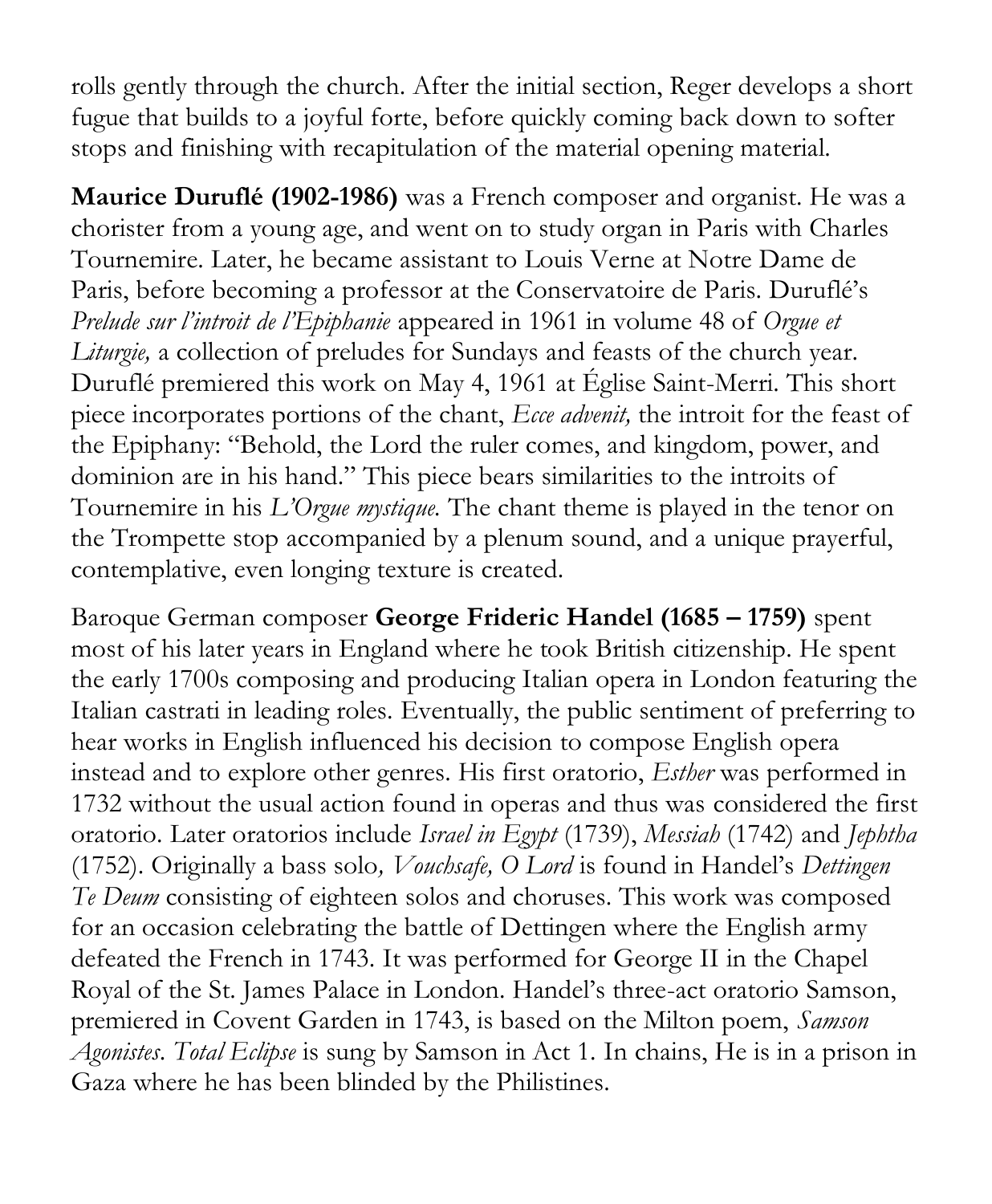**Robert Schumann**'s (1810-1856) song *Aus Den Hebräischen Gesängen* is part of a collection of lieder known as the Myrthen Lieder, Opus 25, and it is set to the ninth poem found in Lord Byron's collection of *Hebrew Melodies* (loosely adapted from Samuel 16: 14-23). Schumann's Myrthen Lieder were composed during 1840, his *Liederjahr* in which he wrote over 100 of his 246 total solo songs. They were dedicated to his young wife, pianist Clara Schumann, in celebration of their marriage. Schumann was fond of Lord Byron's poems, and like the poet, he also had a fascination with the Orient. Several of his songs use musical devices to depict his love of oriental topics.

French composer **Gabriel Fauré (1845-1924)** helped develop the French mélodie into an art form worthy of comparison to the German lieder. He composed 100 mélodies throughout his life, which fall into three distinct compositional periods. He was fond of voices of warmer timbres and clear enunciation of the French text. *En Prière*, set to words by Stéphan Bordèse, was composed during his middle period (1880-1904) and lacks some of the over sentimentality characteristic of his earlier period and he increases his use of modality and motives as unifying devises.

Although he greatly influenced French art song composers including his pupils Henri Duparc and Ernest Chausson, **César Franck (1822-1890)** composed fifteen mélodies and only two of them are performed with any regularity. He taught organ at the Paris Conservatoire and served as organist at the church of Sainte-Clotilde and is best known for his symphonic, chamber works, and works for the piano and organ. *La Procession*, composed in 1888 is one of his best-known melodies and composed to a text by Charles Briziux. The poem describes a religious ceremony in which the Eucharist is carried across a field to bless the crops. Franck utilizes pedal-points, recitative and the liturgical chant known as *Lauda Sion,* the Sequence for the Feast of Corpus Christi, to depict the religious nature of the poem.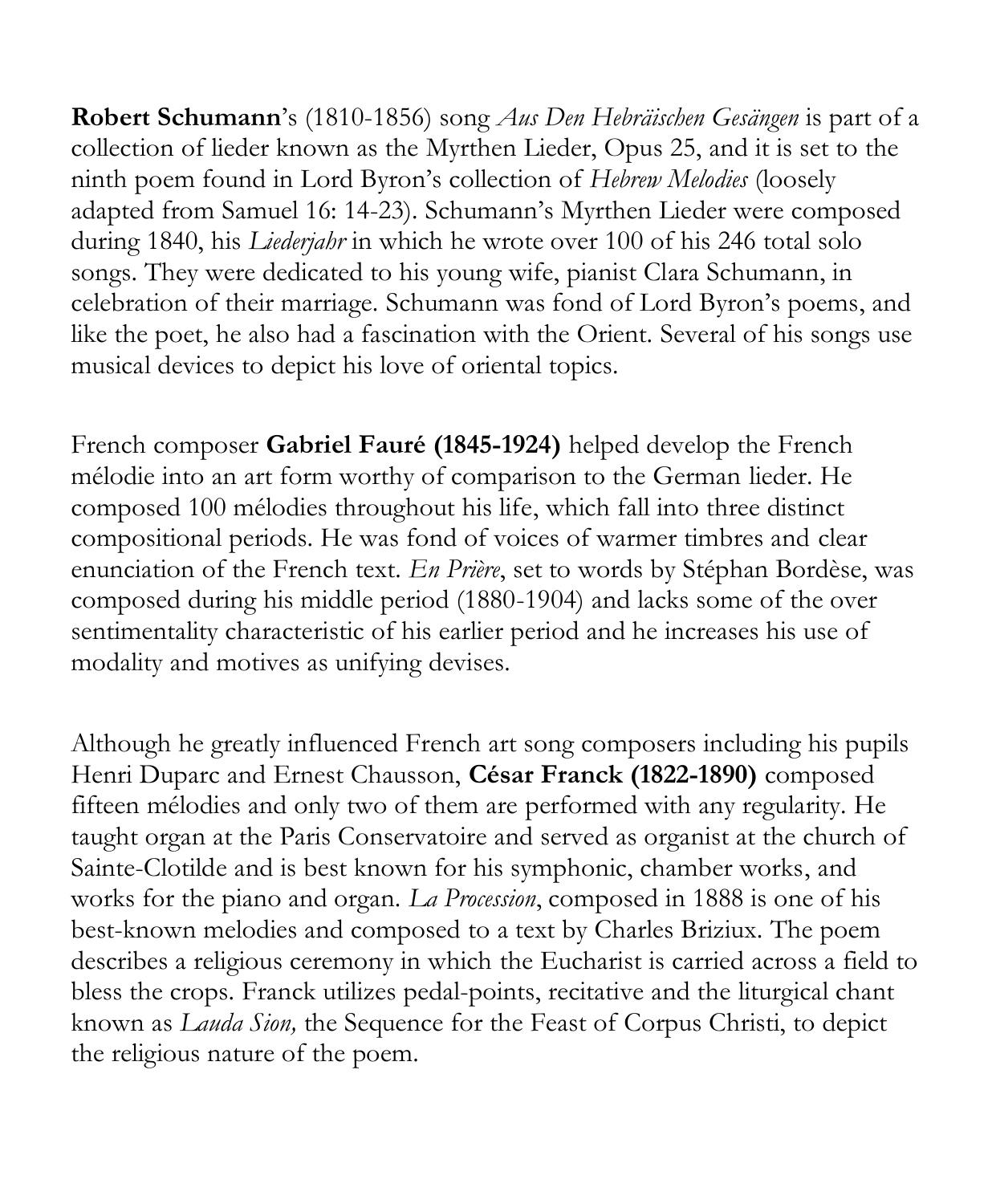**Johann Sebastian Bach (1685-1750)** is one of the most significant composers who ever lived. Born into a family of musicians, he was exposed to music from the time of his birth. As a young boy he sang as a church chorister, growing up to be a virtuosic composer, organist, harpsichordist, and violinist. He was most respected for his skills as an organist. Not only did he contribute much to the development to organ repertoire, he also helped shape how organs of this time would be built. Throughout his life, Bach composed over 1,100 pieces for various ensembles and instruments including cantatas, motets, sonatas, concertos, and keyboard works. Although the prelude and fugue are often performed together, BWV 552 appears as the first and last movement of Bach's collection of keyboard works known as the *Clavier-Übung III,* composed in 1735-36. *Prelude in E-Flat* is the longest of Bach's organ preludes. The lively energy, short runs, and dotted rhythms are taken from the French overture style, complemented by rich counterpoint. This piece has long been understood as a profound devotion to the Holy Trinity. The piece is written in E-Flat, a key signature of three flats. Three major themes are present that represent the three persons of the Holy Trinity. The initial majestic theme represents the Father; the second, dance-like theme represents the Son; and the third, fluid, running theme represents the Holy Spirit. The Fugue, written in a more classical style continues Trinitarian symbolism in its three major sections, again representing the Father, Son, and Holy Spirit, respectively. The Father is represented by the grand introduction in 4/2 time. The Son is represented in the lively middle fugue, while the theme enters at the interval of a third. The themes join together to represent the Holy Spirit in the joyful, dance-like final fugue. Together, these pieces represent the apex of Bach's contrapuntal writing, and form the introduction and conclusion to one of his greatest works, the *Clavier-Übung III, sometimes referred to as a "German Organ Mass."*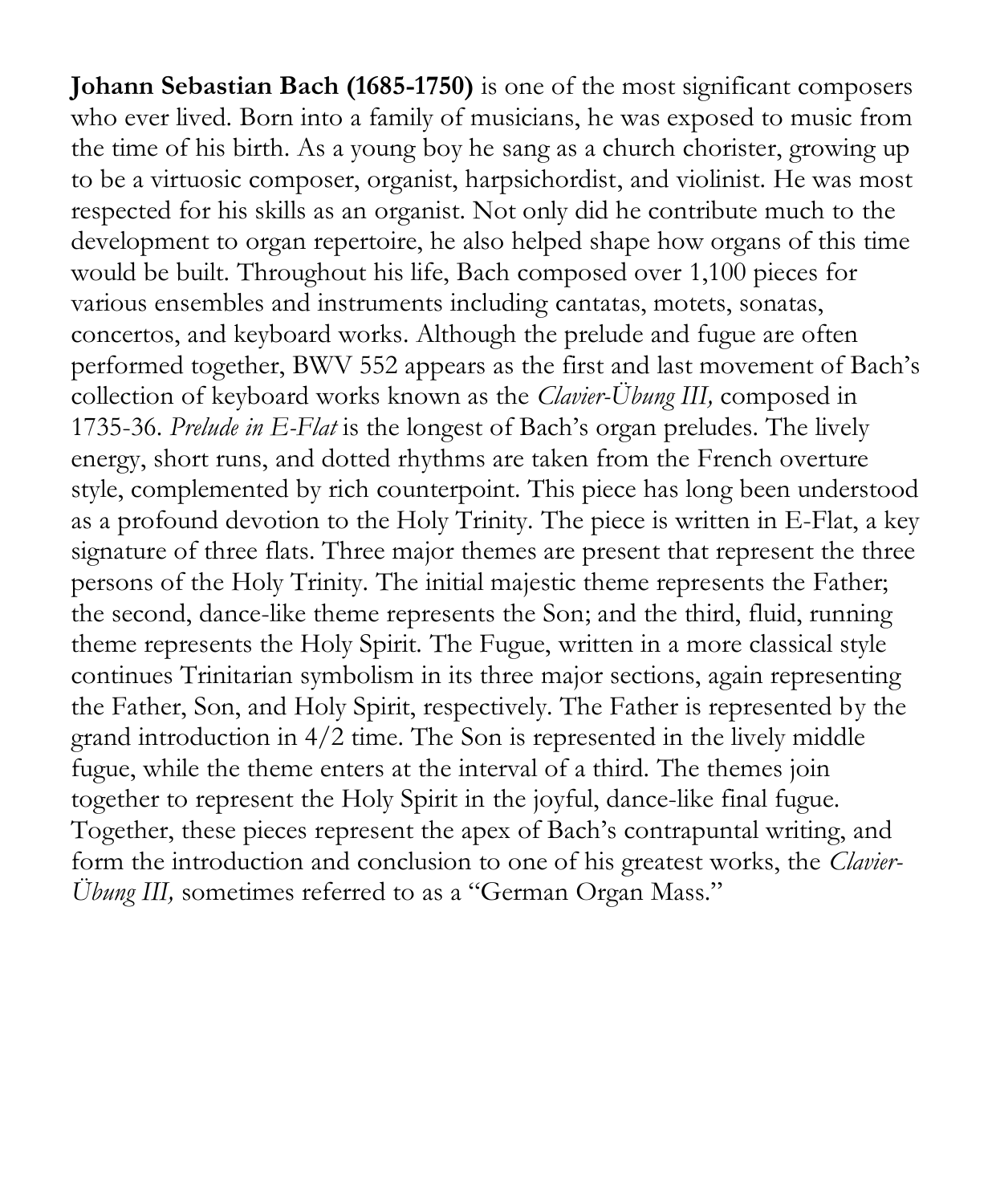### TRANSLATIONS

#### **Vouchsafe, oh Lord (**Dettingen Te Deum)

Vouchsafe, oh Lord, To keep us this day without sin. Oh Lord, have mercy upon us, Oh Lord, let Thy mercy lighten upon us As our trust is in Thee.

#### **Total eclipse** (from Samson)

Oh, loss of sight! Of thee I most complain! Oh, worse than beggary, old age, or chains! My very soul in real darkness dwells.

Total eclipse! No sun no moon, All dark amidst the blaze of noon! O, glorious light! No cheering ray To glad my eyes with welcome day! Why thus depriv'ed Thy prime decree? Sun, moon and stars are dark to me!

**Aus Den Hebräischen Gesängen**(From the Hebrew songs), Original English text by Lord George Byron (1788-1824) translated into German by Theodor Körner

My heart is sad! Arise! Take from the wall the lute, No other sounds I want to hear, Draw from it with a skillful hand The melodies that bewitch my heart! If still my heart can harbor hope, These sounds shall charm it forth again And if my dry eyes hide their tears, They shall then flow, the burning stilled. But deep and wild must sounds flow, And joy renouncing evermore!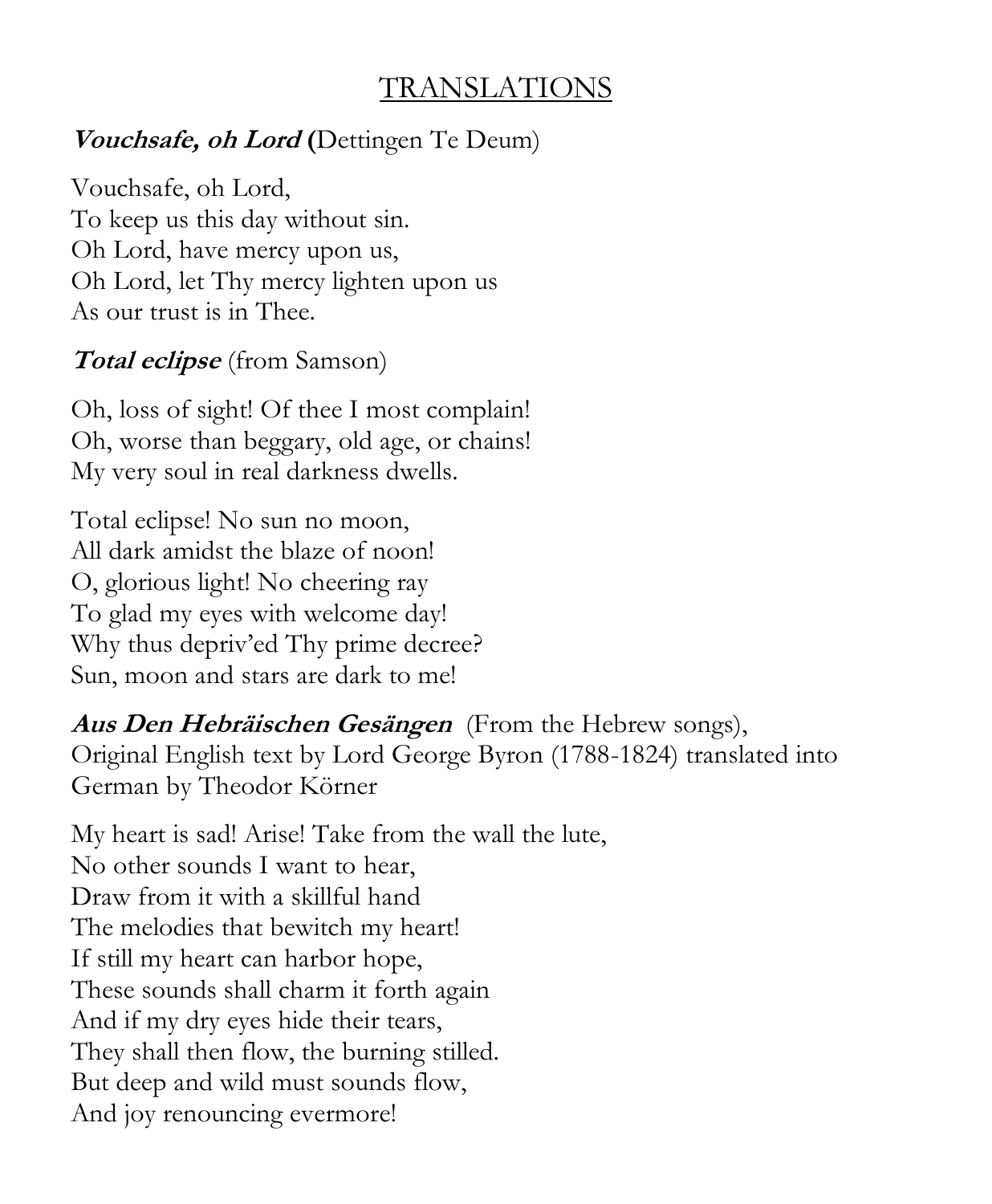Yes, minstrel, only make me weep, Else my sad heart will be consumed. For you must see, by sorrow it was nursed, If suffered long, sleepless and mute, And now, and now, destined to know the worst, Let it be broken or be healed in song.

**En Prière** (A Prayer) French text by Stéphan Bordèse With an English translation by Edith Braun and Waldo Lyman

If the voice of a child can reach you, O my Father, Listen to the prayer of Jesus on His knees before You. If You have chosen me to teach Your laws on the earth, I will know how to serve You, holy King of Kings, O Light! Place on my lips, O Lord, the salutary truth, So that whoever doubts should serve You with humility! Do not abandon me, give me the necessary gentleness, To alleviate pains, to relieve the suffering, the misery! Reveal Yourself to me, Lord, in Whom I have faith, and I hope, To suffer for You and die on the cross at Calvary.

**La Procession**(The Procession) French text by Charles Briziux, With English translation by Winifred Radford

The Host moves across the fields! By the heath, the meadows, the green beech coppices, It comes followed by the people and borne by the priest. With the hymns of man, birds mingle your songs! They halt. The crowd round an ancient oak tree Kneels in adoration beneath the mystical monstrance. Sun! cast upon it your long sunset beams! With the hymns of man, birds mingle your songs! You, flowers, with the incense exhale your fragrance! O festival! All is shining, all is prayer, all is fragrance! The Host moves across the fields.